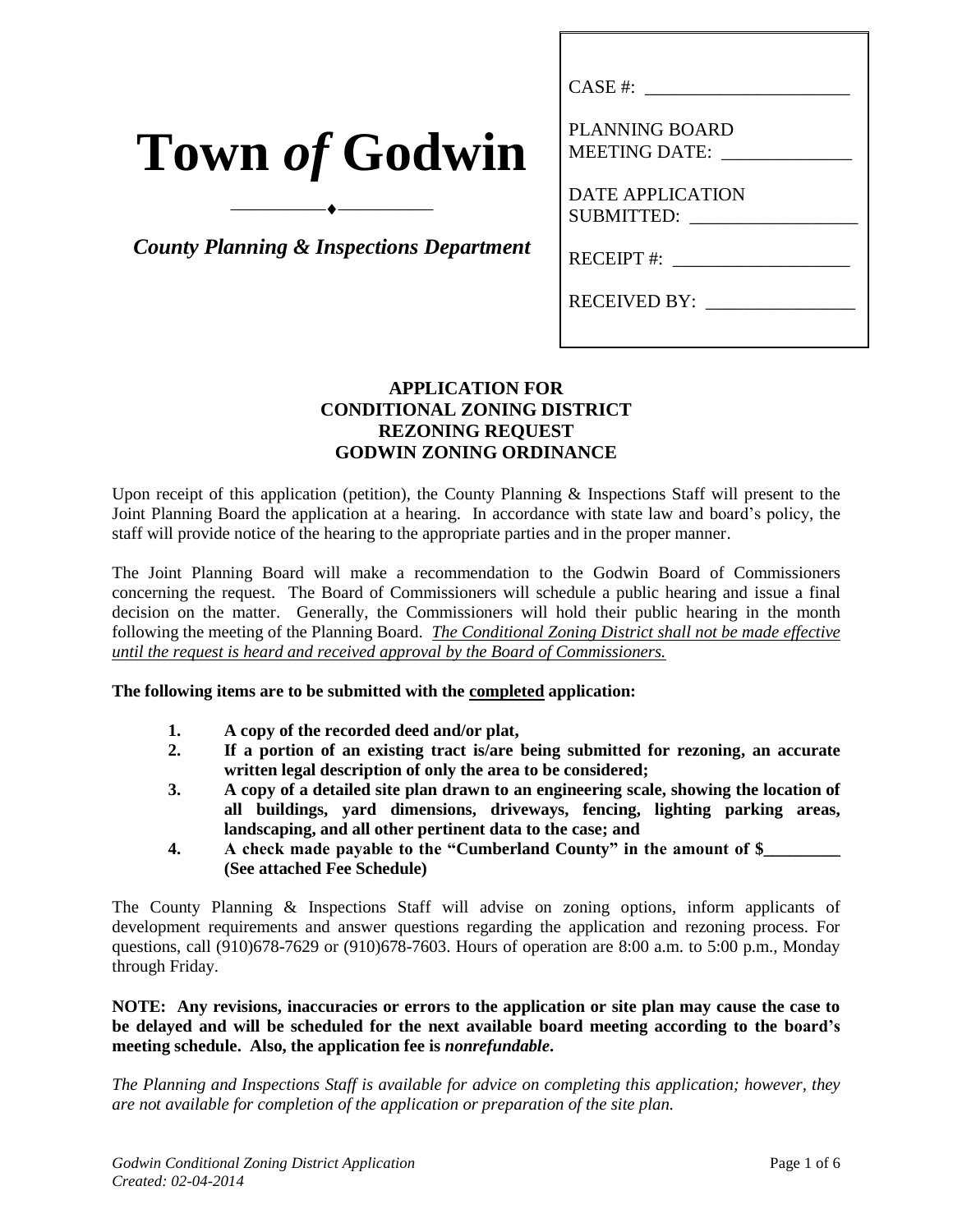# **TO THE CUMBERLAND COUNTY JOINT PLANNING BOARD AND THE GODWIN BOARD OF COMMISSIONERS, NC:**

I (We), the undersigned, hereby submit this application, and petition the Godwin Board of Commissioners to amend and to change the zoning map of the Town of Godwin as provided for under the provisions of the Godwin Zoning Ordinance. In support of this petition, as hereinafter requested, the following facts are submitted:

| 1.  |                                                                                                                                                                          |                                                                                                                                   |         |
|-----|--------------------------------------------------------------------------------------------------------------------------------------------------------------------------|-----------------------------------------------------------------------------------------------------------------------------------|---------|
| 2.  |                                                                                                                                                                          |                                                                                                                                   |         |
| 3.  |                                                                                                                                                                          |                                                                                                                                   |         |
| 4.  |                                                                                                                                                                          |                                                                                                                                   |         |
| 5.  | Parcel Identification Number (PIN #) of subject property: ______________________<br>(also known as Tax ID Number or Property Tax ID)                                     |                                                                                                                                   |         |
| 6.  |                                                                                                                                                                          |                                                                                                                                   |         |
| 7.  |                                                                                                                                                                          |                                                                                                                                   |         |
| 8.  |                                                                                                                                                                          |                                                                                                                                   |         |
| 9.  | Deed Book ________________________, Page(s) _______________________, Cumberland County<br>Registry. (Attach copy of deed of subject property as it appears in Registry). |                                                                                                                                   |         |
| 10. |                                                                                                                                                                          |                                                                                                                                   |         |
| 11. | Proposed use(s) of the property: $\sqrt{2}$                                                                                                                              |                                                                                                                                   |         |
|     | NOTE: Be specific and list all intended uses.                                                                                                                            |                                                                                                                                   |         |
| 12. | It is requested that the foregoing property be rezoned FROM: ___________________                                                                                         |                                                                                                                                   |         |
|     | TO: (Select one)                                                                                                                                                         |                                                                                                                                   |         |
|     | (Article V)                                                                                                                                                              | Conditional Zoning District, with an underlying zoning district of<br>Mixed Use District/Conditional Zoning District (Article VI) |         |
|     | (Article VII)                                                                                                                                                            | Density Development/Conditional Zoning District, at the _________________________                                                 | Density |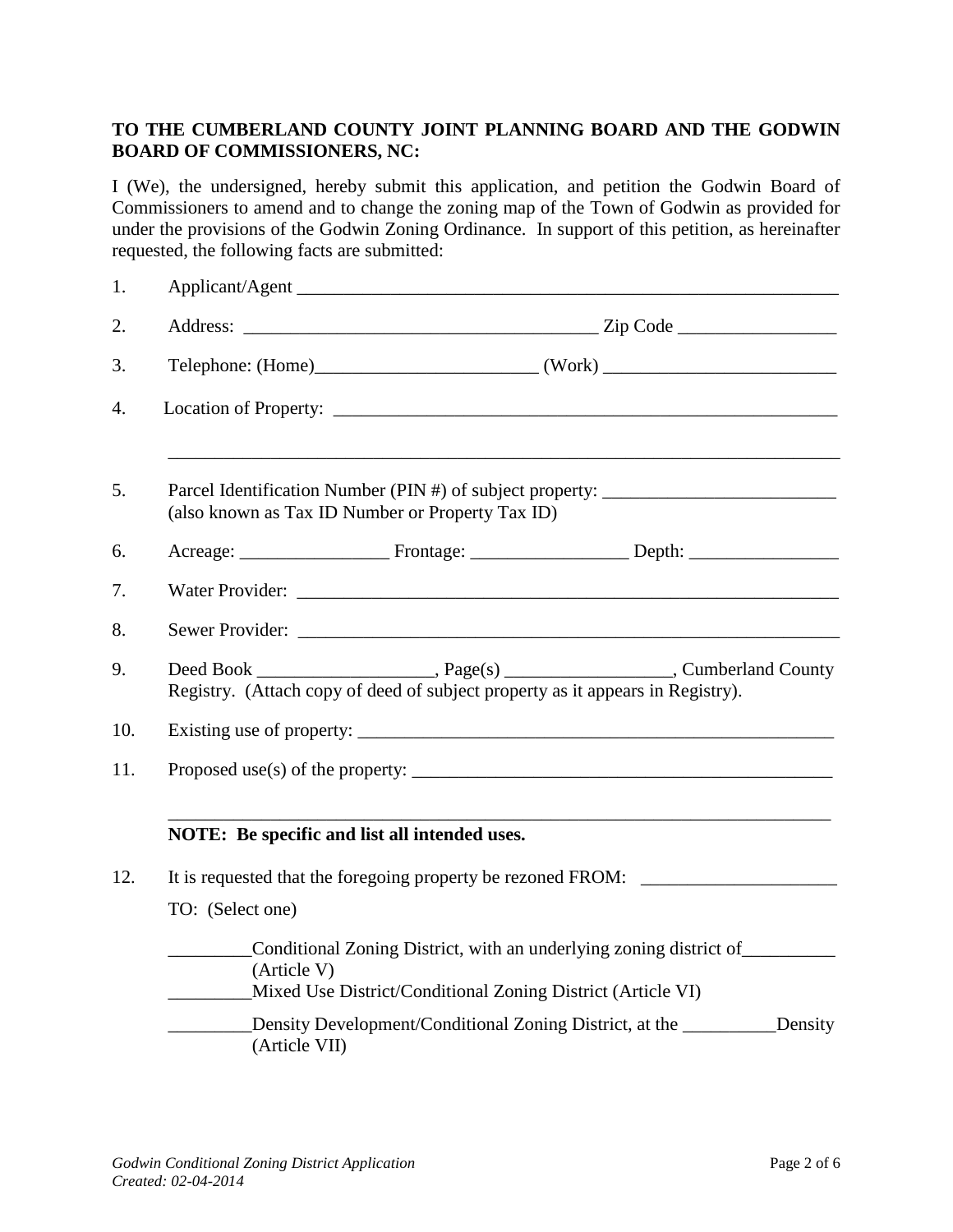# APPLICATION FOR CONDITIONAL ZONING

### 1. PROPOSED USE(S):

A. List the use(s) proposed for the Conditional Zoning. (Use of the underlying district will be restricted to only the use(s) specified in this application.)

B. Density: List the amount of acreage that will be residential, commercial, and/or open space, and the number of lots and/or dwelling units proposed, and the square footage of the non-residential units.

## 2. DIMENSIONAL REQUIREMENTS:

- A. Reference either the dimensional requirements of the district (Sec. 1004) or list the proposed setbacks.
- B. Off-street parking and loading (Sec.1102 & 1103): List the number of spaces, type of surfacing material and any other pertinent information.

# 3. SIGN REQUIREMENTS:

Reference the district sign regulations proposed from Article XII.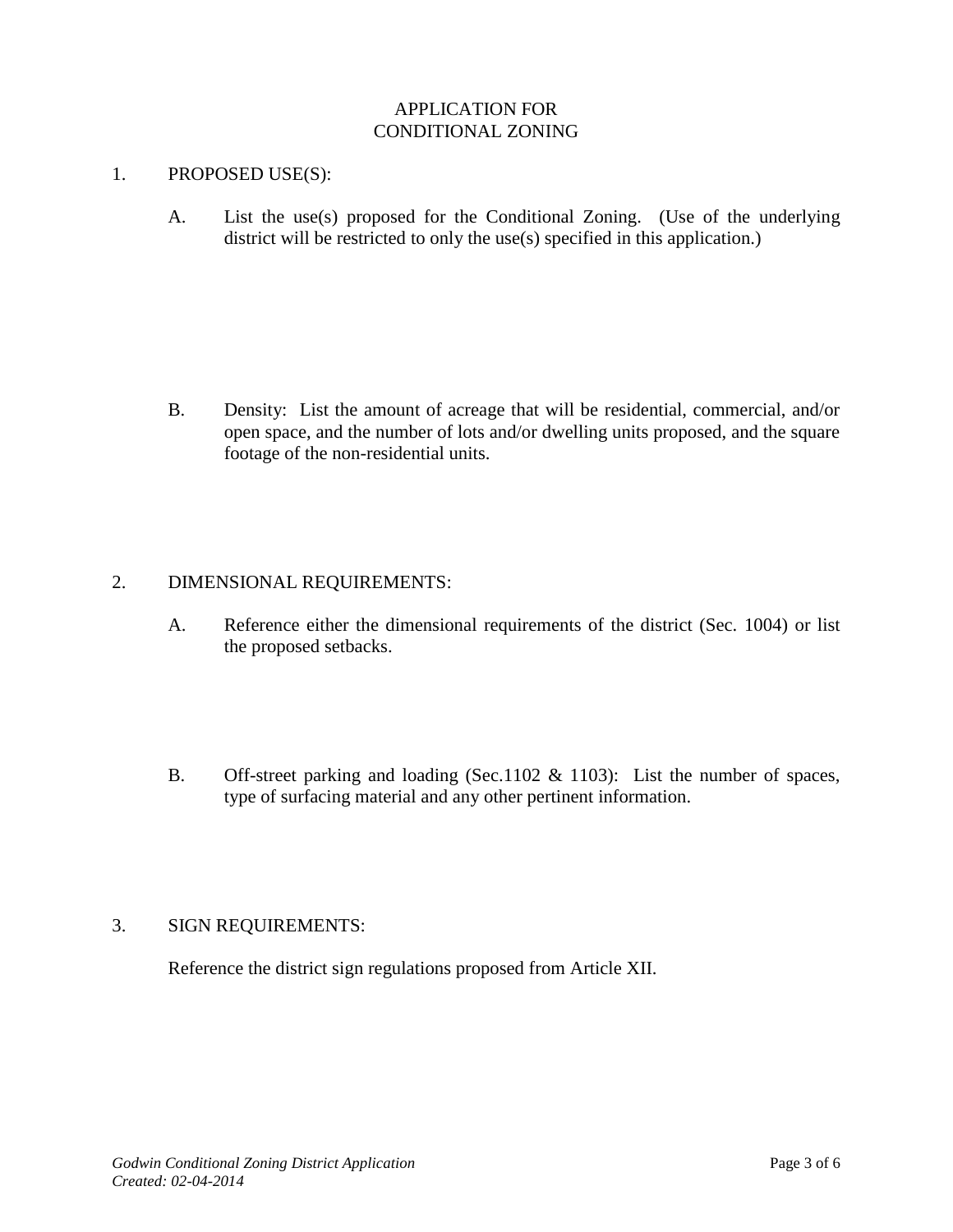## 4. LANDSCAPE AND BUFFER REQUIREMENTS:

A. For all new non-residential and mixed use development abutting a public street, indicate the number and type of large or small ornamental trees used in the streetscape, yard space, and/or parking areas, plus the number and type of shrubs. (Sec. 1002L). **NOTE: All required landscaping must be included on the site plan.**

B. Indicate the type of buffering and approximate location, width and setback from the property lines.

## 5. MISCELLANEOUS:

List any information not set forth above, such as the days and hours of the operation, number of employees, exterior lighting, noise, odor and smoke, emission controls, etc.

## 6. SITE PLAN REQUIREMENTS:

The application must include a site plan drawn to the specifications of Sec. 1302. If the proposed uses involve development subject to the Godwin Subdivision Ordinance, the site plan required may be general in nature, showing a generalized street pattern, if applicable, and the location of proposed uses. If the proposed uses include development not subject to the subdivision ordinance, the site plan shall be of sufficient detail to allow the County Planning and Inspections Staff, and the Joint Planning Board to analyze the proposed uses and arrangement of uses on the site. It shall also include the footprints of all buildings (proposed and existing), the proposed number of stories, location and number of off-street parking and loading spaces, proposed points of access to existing streets and internal circulation patterns. In addition, the location of all proposed buffers and fences and landscaping shall be included on the site plan.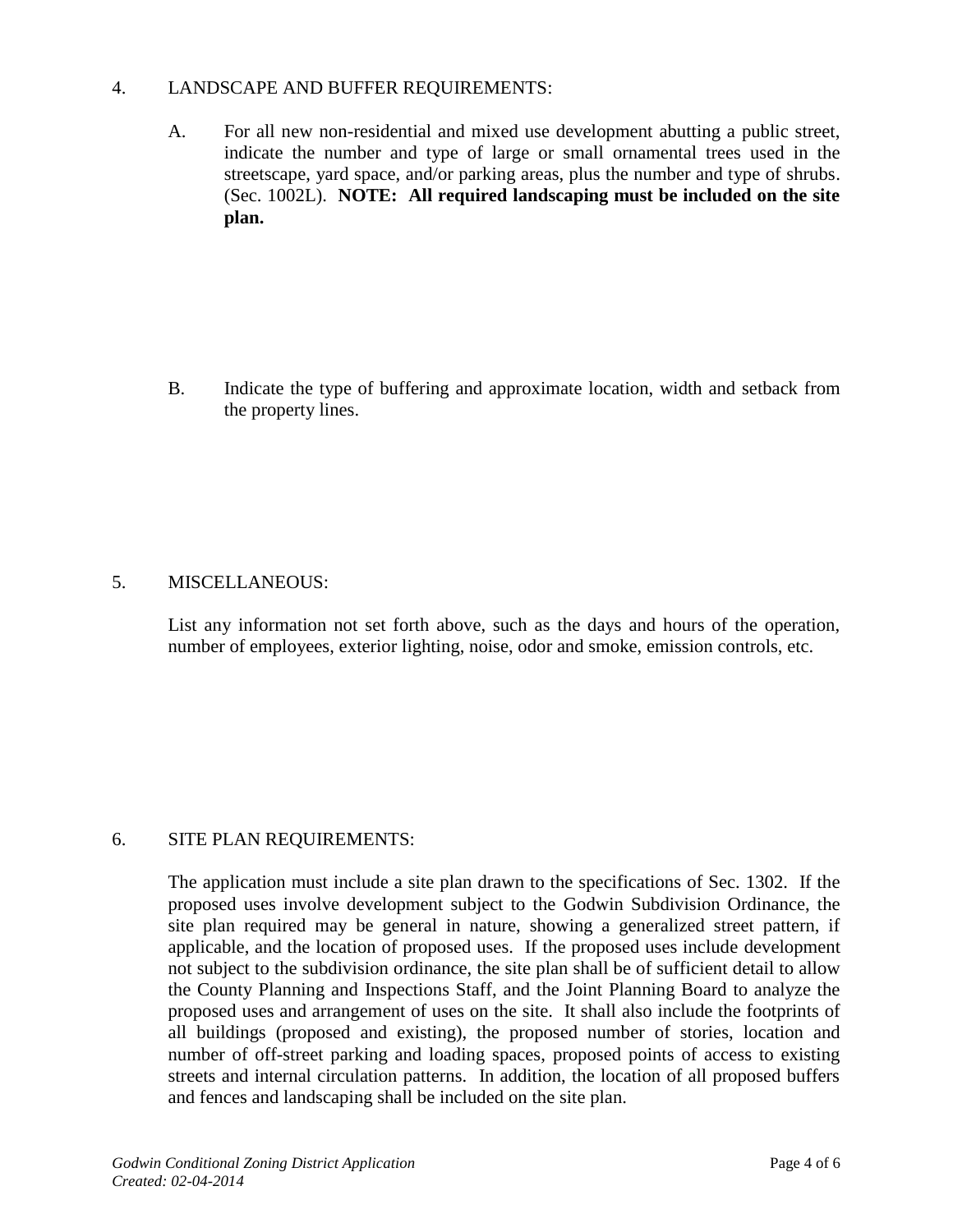#### 7. STATEMENT OF ACKNOWLEDGMENT:

It is understood by the undersigned that the official zoning map, as originally adopted and subsequently amended, is presumed to be appropriate to the property involved and that the burden of proof for a zoning amendment (rezoning) rest with the petitioner.

It is the responsibility of the petitioner (personally or by agent) to submit to the County Planning and Department a valid request, not incompatible with existing neighborhood zoning patterns.

I further understand I must voluntarily agree to all ordinance related conditions prior to the first hearing on the case. The undersigned hereby acknowledge that the County Planning & Inspections Staff has conferred with the petitioner or assigns, and the application as submitted is accurate and correct.

| Name of Owner(s) (Print or Type)                               |                |  |  |
|----------------------------------------------------------------|----------------|--|--|
| Address of Owner(s)                                            |                |  |  |
| E-Mail                                                         |                |  |  |
| Home Telephone                                                 | Work Telephone |  |  |
| Signature of Owner(s)<br>Signature of Owner(s)                 |                |  |  |
| Name of Agent, Attorney, Applicant (by assign) (Print or Type) |                |  |  |
| Address of Agent, Attorney, Applicant                          |                |  |  |
| Home Telephone                                                 | Work Telephone |  |  |
| <b>E-Mail Address</b>                                          | Fax Number     |  |  |
| Signature of Agent, Attorney,<br>or Applicant                  |                |  |  |

- \* *ALL* **record property owners must sign this petition.**
- **\* The contents of this application, upon submission, becomes "public record."**